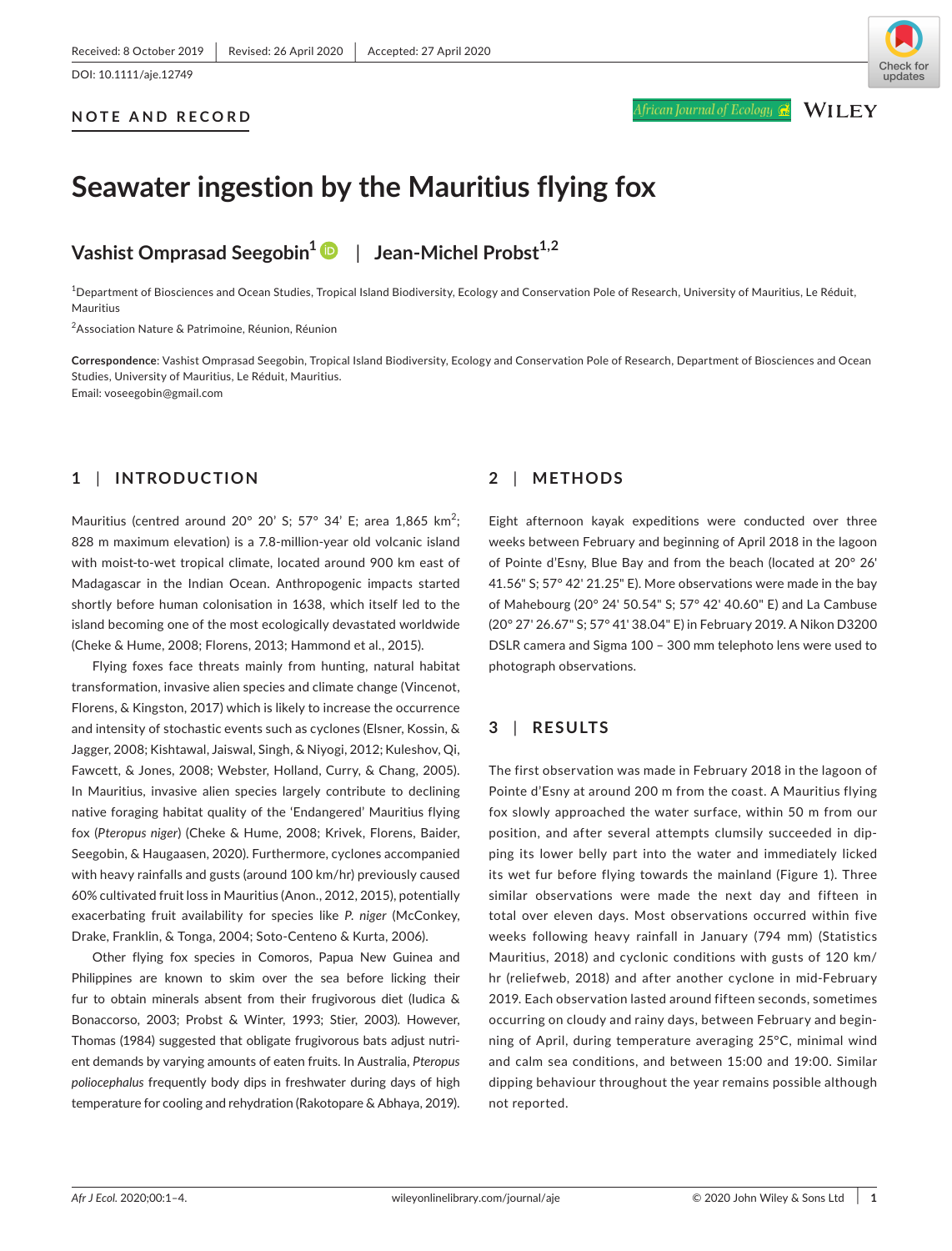**2 WILEY** *African Journal of Ecology C* 



**FIGURE 1** (a) A Mauritius flying fox approaching the seawater surface, (b) dipping its lower body part into it and (c) licking the salty water from its wet fur before (d) flying back to the mainland

## **4** | **DISCUSSION**

Frugivorous species commonly lack certain minerals like sodium and iron (Stier, 2003; Studier, Sevick, Ridley, & Wilson, 1994) and often compensate through salt licking (Iudica & Bonaccorso, 2003; Klaus & Schmidg, 1998). However, environmental factors such as strong cyclonic winds, rainfall and temperature may influence availability (Grant, Craig, & Trail, 1997; Karr, 1976; Remis, 1997) and quality of fruits (Sams, 1999; Worman & Chapman, 2005), altering feeding habits (Elangovan, Marimuthu, & Kunz, 1999; Kunz & Fenton, 2005;Raghuram, Singaravelan, Nathan, & Emmanuvel, 2011).

Stochastic events like cyclones and torrential rainfall (794 mm in January 2018 compared to 146 and 185 mm for January 2017 and 2016, respectively (Statistics Mauritius, 2018)), potentially reduce foraging possibilities of *Pteropus niger* (Cheke & Dahl, 1981), beyond consequences emanating from native foraging habitat destruction and degradation from alien species invasion (Florens & Baider, 2013; Florens et al., 2016; Florens, Baider, Seegoolam, Zmanay, & Strasberg, 2017). Furthermore, invasive long-tailed macaques population (*Macaca fascicularis*) increased markedly in the last dozen of years and the species is known to consume large numbers of native fruits, thereby depleting fruit resources otherwise available for *P. niger* (Laurance & Peres, 2006). Such situation could prompt flying foxes to explore alternative ways to supplement their diet. However, food scarcity as a driver for seawater ingestion remains uncertain.

Sea water could provide a rich source of sodium and chloride minerals for flying foxes (Stier, 2003). Despite fruit availability, dipping behaviour by *Pteropus niger* might help obtain nutrients that is scarce in consumed fruits. Similar dipping behaviour has been observed in other flying fox species in the Comoros islands by *P. seychellensis comorensis* (Probst & Winter, 1993;Stobb, 1994), in the Philippines by *P. vampyrus* and *Acerodon jubatus* (Stier, 2003), in the coastal regions of Papua New Guinea by *P. conspicillatus*, *P. hypomelanus* and *P. tonganus* (Iudica & Bonaccorso, 2003) and suggested to be either for acquiring nutrients, thermoregulation or protecting against parasites.

Other flying fox species were commonly observed body dipping in freshwater during hot periods for cooling and rehydration. *Pteropus poliocephalus* and *P. alecto* have been seen licking their fur after freshwater body dipping (Markus & Blackshaw, 2002; Rakotopare & Abhaya, 2019). Commerson (Buffon, 1783) observed *P. niger*, in Reunion, to occasionally dip their bodies in fresh water. However, these behaviours, triggered by warm temperatures, seemed different from our observations whereby dipping occurred in sea water, late afternoons with temperature averaging 25°C, sometimes on cloudy and rainy days.

#### **5** | **CONCLUSION**

To our knowledge, this is the first record of seawater ingestion by *Pteropus niger*. Some local people and fishermen who witnessed this behaviour assumed that the species was fish-hunting, causing resentment that could favour its persecution. Our observations can help reduce incorrect beliefs and improve understanding of the feeding behaviour versatility, resilience ability and local adaptation of *P. niger* to particular opportunities within its environment. Additionally, seawater body dipping to protect flying foxes from parasites could potentially be explored.

#### **CONFLICT OF INTEREST**

The authors declared that they do not have any potential sources of conflict of interests.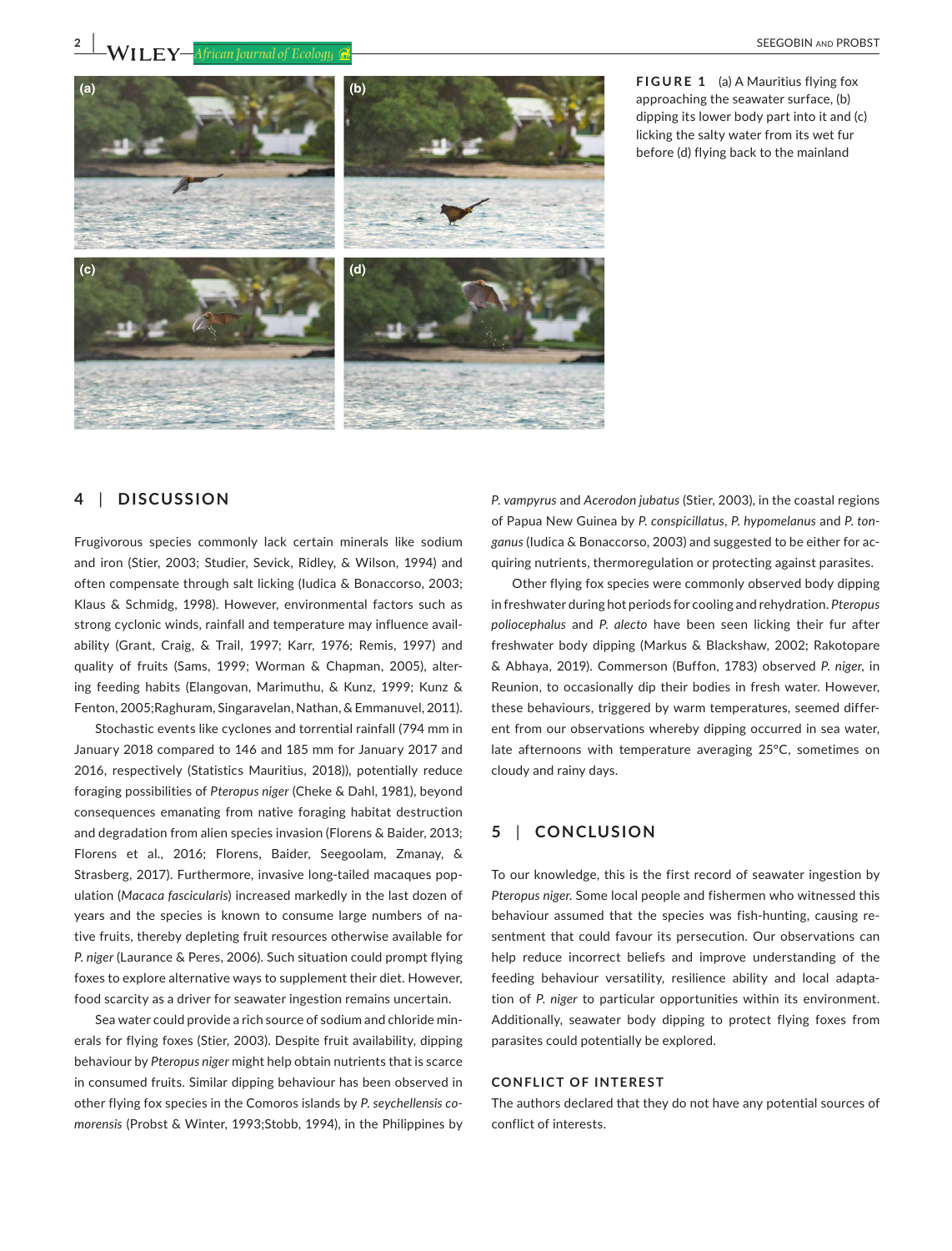## **DATA AVAILABILITY STATEMENT**

The data that support the findings of this study are openly available in 'Dryad' at <https://doi.org/10.5061/dryad.1c59zw3rc>(Seegobin, 2019).

#### **ORCID**

*Vashist Omprasad Seegobin* [https://orcid.](https://orcid.org/0000-0002-6334-4105) [org/0000-0002-6334-4105](https://orcid.org/0000-0002-6334-4105)

#### **REFERENCES**

- Anon. (2012). *Mauritius: Tropical cyclone Dumile has severely affected the fruit sector*. Retrieved February 23 2020, from [https://en.indi](https://en.indian-ocean-times.com/Mauritius-Tropical-cyclone-Dumile-has-severely-affected-the-fruit-sector_a692.html)[an-ocean-times.com/Mauritius-Tropical-cyclone-Dumile-has-sever](https://en.indian-ocean-times.com/Mauritius-Tropical-cyclone-Dumile-has-severely-affected-the-fruit-sector_a692.html) [ely-affected-the-fruit-sector\\_a692.html.](https://en.indian-ocean-times.com/Mauritius-Tropical-cyclone-Dumile-has-severely-affected-the-fruit-sector_a692.html)
- Anon, (2015). *Mauritius: Vegetable and fruit crops severely impacted after the passage of tropical cyclone Bansi*. Retrieved February 22 2020, from [https://en.indian-ocean-times.com/Mauritius-Vegetable-and](https://en.indian-ocean-times.com/Mauritius-Vegetable-and-fruit-crops-severely-impacted-after-the-passage-of-tropical-cyclone-Bansi_a5095.html)[fruit-crops-severely-impacted-after-the-passage-of-tropical-cyclo](https://en.indian-ocean-times.com/Mauritius-Vegetable-and-fruit-crops-severely-impacted-after-the-passage-of-tropical-cyclone-Bansi_a5095.html) [ne-Bansi\\_a5095.html.](https://en.indian-ocean-times.com/Mauritius-Vegetable-and-fruit-crops-severely-impacted-after-the-passage-of-tropical-cyclone-Bansi_a5095.html)
- Buffon, G. L. (1783). *Histoire naturelle des animaux*. Tome 1-10. années 1770-1783. Paris
- Cheke, A., & Dahl, J. (1981). The status of bats on western Indian Ocean islands, with special reference to *Pteropus*. *Mammalia*, *45*(2), 205– 238. <https://doi.org/10.1515/mamm.1981.45.2.205>
- Cheke, A., & Hume, J. (2008). *Lost Land of the Dodo. An Ecological History of Mauritius, Réunion & Rodrigues*. London: T & AD Poyser.
- Elangovan, V., Marimuthu, G., & Kunz, T. (1999). Temporal patterns of individual and group foraging behaviour in the short-nosed fruit bat, *Cynopterus sphinx*, in south India. *Journal of Tropical Ecology*, *15*(5), 681–687.
- Elsner, J. B., Kossin, J. P., & Jagger, T. H. (2008). The increasing intensity of the strongest tropical cyclones. *Nature*, *455*(7209), 92–95.
- Florens, F. B. V. (2013). *Conservation in Mauritius and Rodrigues: Challenges and achievements from two ecologically devastated oceanic islands*. Conservation Biology: Voices from the tropics, 40–50.
- Florens, F. B. V., & Baider, C. (2013). Ecological restoration in a developing island nation: How useful is the science? *Restoration Ecology*, *21*(1), 1–5.<https://doi.org/10.1111/j.1526-100X.2012.00920.x>
- Florens, F. B. V., Baider, C., Martin, G. M., Seegoolam, N. B., Zmanay, Z., & Strasberg, D. (2016). Invasive alien plants progress to dominate protected and best-preserved wet forests of an oceanic island. *Journal for Nature Conservation*, *34*, 93–100. [https://doi.org/10.1016/j.](https://doi.org/10.1016/j.jnc.2016.09.006) [jnc.2016.09.006](https://doi.org/10.1016/j.jnc.2016.09.006)
- Florens, F. B. V., Baider, C., Seegoolam, N. B., Zmanay, Z., & Strasberg, D. (2017). Long-term declines of native trees in an oceanic island's tropical forests invaded by alien plants. *Applied Vegetation Science*, *20*(1), 94–105. <https://doi.org/10.1111/avsc.12273>
- Grant, G. S., Craig, P., & Trail, P. (1997). Cyclone-induced shift in foraging behavior in flying foxes in American Samoa. *Biotropica*, *29*(2), 224–228.
- Hammond, D. S., Gond, V., Baider, C., Florens, F. B. V., Persand, S., & Laurance, S. (2015). Threats to environmentally sensitive areas from peri-urban expansion in Mauritius. *Environmental Conservation*, *42*(3), 256–267. <https://doi.org/10.1017/S0376892914000411>
- Iudica, C., & Bonaccorso, F. (2003). Anecdotal observations of seawater ingestion by flying foxes of the genus *Pteropus* (Chiroptera: Pteropodidae). *Mammalia*, *67*(3), 455–458.
- Karr, J. R. (1976). Seasonality, resource availability, and community diversity in tropical bird communities. *The American Naturalist*, *110*(976), 973–994. <https://doi.org/10.1086/283121>
- Kishtawal, C., Jaiswal, N., Singh, R., & Niyogi, D. (2012). Tropical cyclone intensification trends during satellite era (1986–2010). *Geophysical Research Letters*, *39*(10), L10810.<https://doi.org/10.1029/2012GL051700>
- Klaus, G., & Schmidg, B. (1998). Geophagy at natural licks and mammal ecology: A review. *Mammalia*, *62*(4), 482–498. [https://doi.](https://doi.org/10.1515/mamm.1998.62.4.482b) [org/10.1515/mamm.1998.62.4.482b](https://doi.org/10.1515/mamm.1998.62.4.482b)
- Krivek, G., Florens, F. B. V., Baider, C., Seegobin, V. O., & Haugaasen, T. (2020). Invasive alien plant control improves foraging habitat quality of a threatened island flying fox. *Journal for Nature Conservation*, *54*, 125805.<https://doi.org/10.1016/j.jnc.2020.125805>
- Kuleshov, Y., Qi, L., Fawcett, R., & Jones, D. (2008). On tropical cyclone activity in the Southern Hemisphere: Trends and the ENSO connection. *Geophysical Research Letters*, *35*(14), L14S08. [https://doi.](https://doi.org/10.1029/2007GL032983) [org/10.1029/2007GL032983](https://doi.org/10.1029/2007GL032983)
- Kunz, T. H., & Fenton, M. B. (2005). *Bat ecology: University of Chicago Press*.
- Laurance, W. F., Peres, C. A. (2006). *Emerging threats to tropical forests* (pp. 199–214). Chicago, IL: University of Chicago Press.
- Markus, N., & Blackshaw, J. K. (2002). Behaviour of the black flying fox *Pteropus alecto*: 1. An ethogram of behaviour, and preliminary characterisation of mother-infant interactions. *Acta Chiropterologica*, *4*(2), 137–153.
- McConkey, K. R., Drake, D. R., Franklin, J., & Tonga, F. (2004). Effects of Cyclone Waka on flying foxes (*Pteropus tonganus*) in the Vava'u Islands of Tonga. *Journal of Tropical Ecology*, *20*(5), 555–561.
- Probst, J. M., & Winter, M. (1993). *Trempage claqué aux ras des vagues : Pteropus seychellensis Milne-Edwards, 1877 (Roussette des Seychelles)*. Comores, Mayotte. Observation Mascarines, *6*, 89.
- Raghuram, H., Singaravelan, N., Nathan, P. T., & Emmanuvel, K. (2011). Foraging ecology of Pteropodid bats: Pollination and seed dispersal. In J. Zupan, & S. Mlakar (Eds.), *Bats: Biology, Behaviour and Conservation* (pp. 177–188). New York, USA: Nova Science.
- Rakotopare, N., & Abhaya, K. (2019). Comportement de trempage: Pteropus poliocephalus Temminck, 1825 (Roussette à tête grise). Australie. *Données Naturalistes Animalières*, *23*, 72.
- reliefweb, , (2018). *Mauritius, Tropical Storm BERGUITTA Emergency Plan of Action (EPoA) DREF n° MDRMU002*. Retrieved February 20 2020, from [https://reliefweb.int/report/mauritius/mauritius-tropical](https://reliefweb.int/report/mauritius/mauritius-tropical-storm-berguitta-emergency-plan-action-epoa-dref-n-mdrmu002)[storm-berguitta-emergency-plan-action-epoa-dref-n-mdrmu002.](https://reliefweb.int/report/mauritius/mauritius-tropical-storm-berguitta-emergency-plan-action-epoa-dref-n-mdrmu002)
- Remis, M. J. (1997). Western lowland gorillas (*Gorilla gorilla gorilla*) as seasonal frugivores: Use of variable resources. *American Journal of Primatology*, *43*(2), 87–109. [https://doi.org/10.1002/](https://doi.org/10.1002/(SICI)1098-2345(1997)43:2%3C87:AID-AJP1%3E3.0.CO;2-T) [\(SICI\)1098-2345\(1997\)43:2<87:AID-AJP1>3.0.CO;2-T](https://doi.org/10.1002/(SICI)1098-2345(1997)43:2%3C87:AID-AJP1%3E3.0.CO;2-T)
- Sams, C. E. (1999). Preharvest factors affecting postharvest texture. *Postharvest Biology and Technology*, *15*(3), 249–254. [https://doi.](https://doi.org/10.1016/S0925-5214(98)00098-2) [org/10.1016/S0925-5214\(98\)00098-2](https://doi.org/10.1016/S0925-5214(98)00098-2)
- Seegobin, V. (2019). *Seawater body dipping behaviour of the Mauritian flying fox*. Retrieved from: [https://doi.org/10.5061/dryad.1c59zw3rc.](https://doi.org/10.5061/dryad.1c59zw3rc)
- Soto-Centeno, J. A., & Kurta, A. (2006). Diet of two nectarivorous bats, *Erophylla sezekorni* and *Monophyllus redmani* (Phyllostomidae), on Puerto Rico. *Journal of Mammalogy*, *87*(1), 19–26. [https://doi.](https://doi.org/10.1644/05-MAMM-041R1.1) [org/10.1644/05-MAMM-041R1.1](https://doi.org/10.1644/05-MAMM-041R1.1)
- Statistics Mauritius. (2018). *Republic of Mauritius: Mauritius in Figures 2016. Ministry of Finance and Economic Development*. Retrieved February 21 2020, from [http://statsmauritius.govmu.org/English/](http://statsmauritius.govmu.org/English/Publications/Pages/Mauritius-in-Figures.aspx) [Publications/Pages/Mauritius-in-Figures.aspx](http://statsmauritius.govmu.org/English/Publications/Pages/Mauritius-in-Figures.aspx).
- Stier, S. C. (2003). *Dietary habits of two threatened co-roosting flying foxes (Megachiroptera) Subic Bay Philippines*. (MSc), The University of Montana.
- Stobb, R. (1994). Piscivory in the Comoro Islands flying fox *Pteropus seychellensis comorensis*-a refutation. *South African Journal of Science*, *90*(5), 264–265.
- Studier, E. H., Sevick, S. H., Ridley, D. M., & Wilson, D. E. (1994). Mineral and nitrogen concentrations in feces of some neotropical bats. *Journal of Mammalogy*, *75*(3), 674–680. <https://doi.org/10.2307/1382515>
- Thomas, D. (1984). Fruit intake and energy budgets of frugivorous bats. *Physiological Zoology*, *57*(4), 457–467. [https://doi.org/10.1086/physz](https://doi.org/10.1086/physzool.57.4.30163347) [ool.57.4.30163347](https://doi.org/10.1086/physzool.57.4.30163347)
- Vincenot, C. E., Florens, F. B. V., & Kingston, T. (2017). Can we protect island flying foxes? *Science*, *355*(6332), 1368–1370.